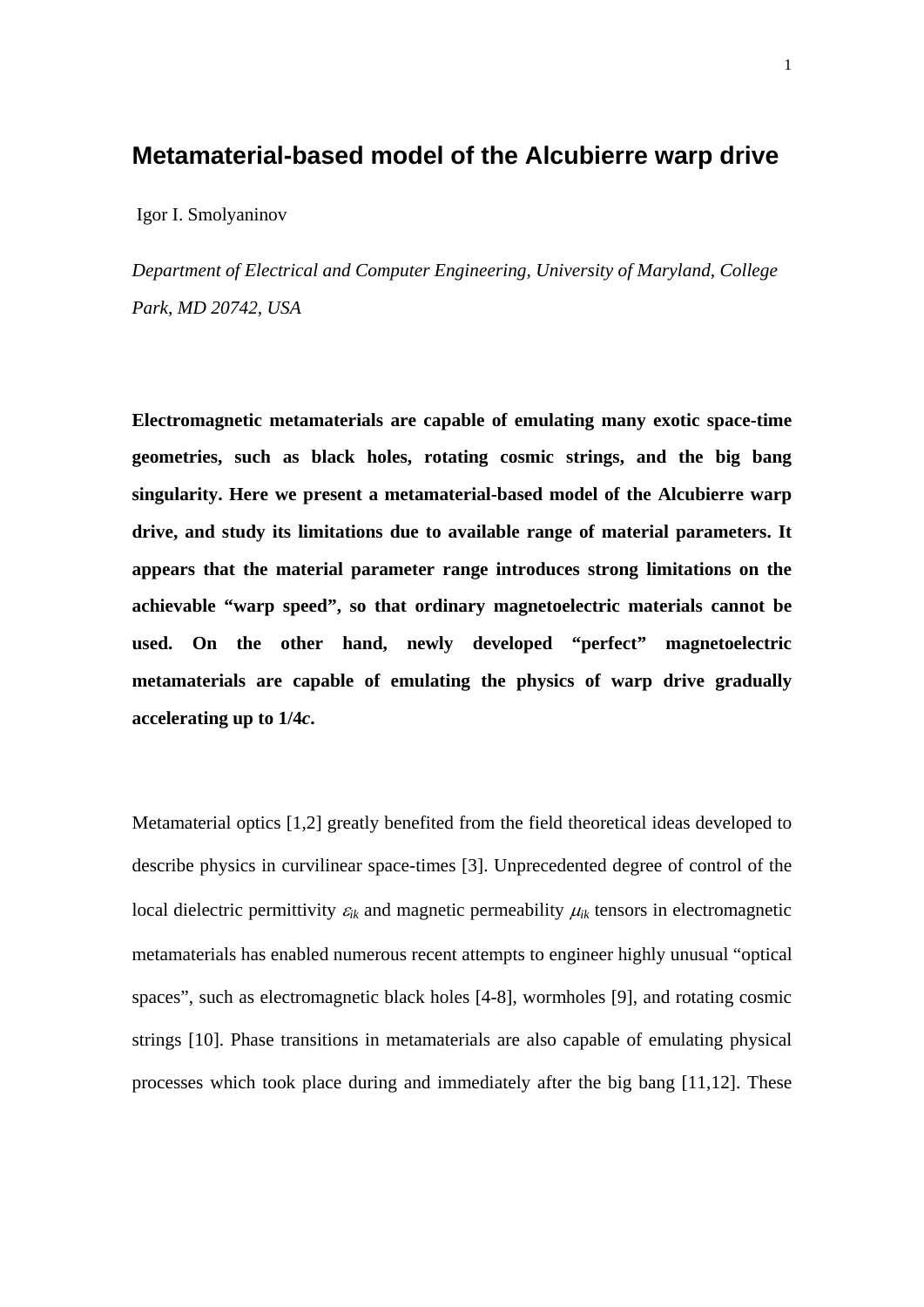models can be very informative for phenomena where researchers have no direct experience and therefore limited intuition.

 Since its original introduction by Alcubierre [13], the warp drive spacetime has become one of the most studied geometries in general relativity. In the simplest form it can be described by the metric

$$
ds^{2} = c^{2}dt^{2} - (dx - v(r)dt)^{2} - dy^{2} - dz^{2}
$$
 (1)

where  $r = ((x - v_0 t)^2 + y^2 + z^2)^{1/2}$  is the distance from the center of the "warp bubble",  $v_0$  is the warp drive velocity, and  $v=v_0f(r)$ . The function  $f(r)$  is a smooth function satisfying  $f(0)=1$  and  $f(r) \rightarrow 0$  for  $r \rightarrow \infty$ . This metric describes an almost flat spheroidal "warp bubble" which is moving with respect to asymptotically flat external spacetime with an arbitrary speed  $v_0$ . Such a metric bypasses the speed limitation due to special relativity: while nothing can move with speeds greater than the speed of light with respect to the flat background, spacetime itself has no restriction on the speed with which it can be stretched. One example of fast stretching of the spacetime is given by the inflation theories, which demonstrate that immediately after the big bang our Universe expanded exponentially during an extremely short period of time.

Unfortunately, when the spacetime metric (1) is plugged into the Einstein's equations, it is apparent that exotic matter with negative energy density is required to build the warp drive. In addition, it was demonstrated that the eternal superluminal warp drive becomes unstable when quantum mechanical effects are introduced [14]. Another line of research deals with a situation in which a warp drive would be created at a very low velocity, and gradually accelerated to large speeds. Physics of such a process is also quite interesting [15]. However, very recently it was demonstrated that even low speed sub-luminal warp drives generically require energy-conditions-violating matter [16]: the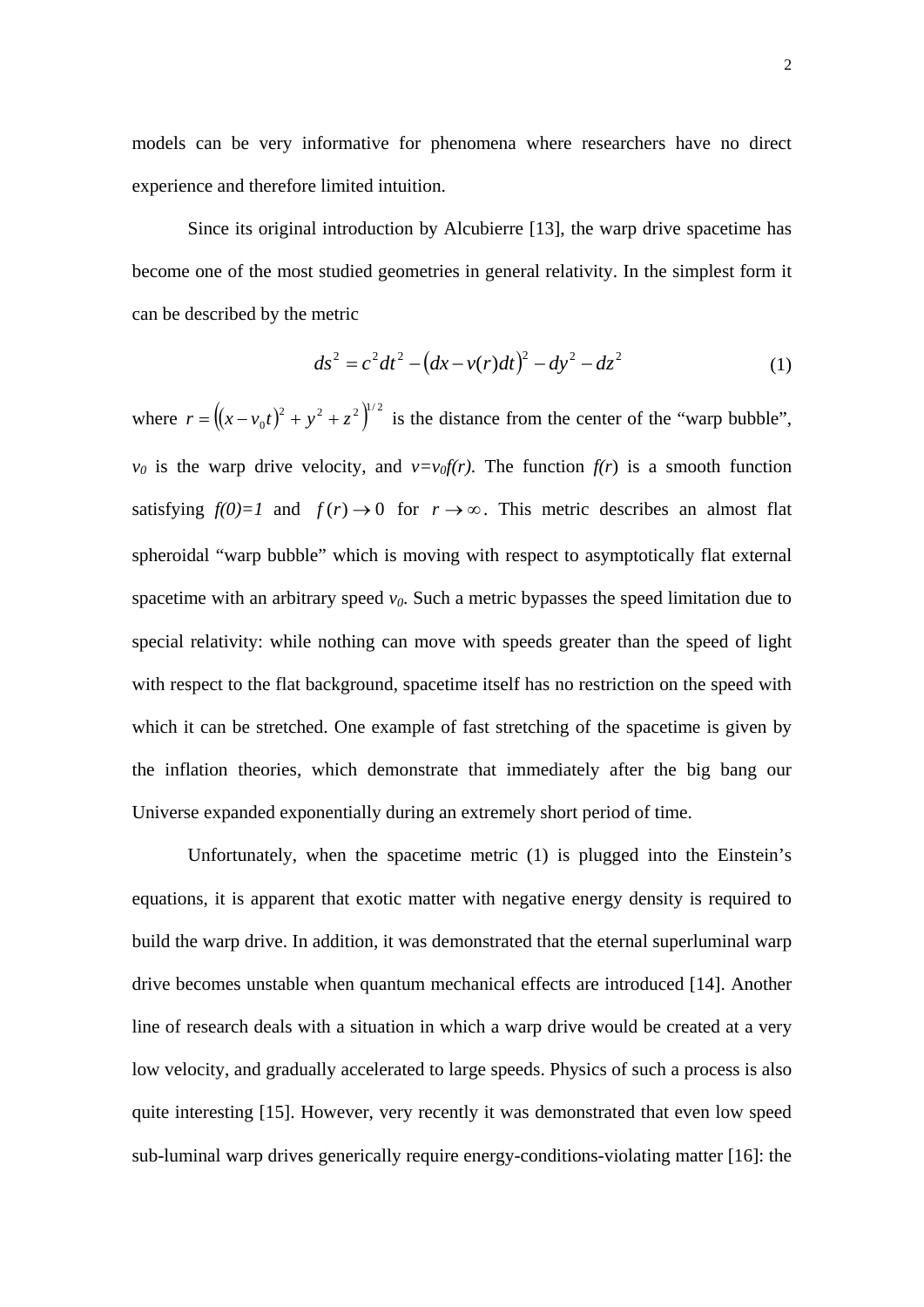$T_{00}$  component of the energy-momentum tensor (the energy density distribution) appears to be negative even at sub-luminal speeds. Therefore, even subluminal warp drives appear to be prohibited by the laws of physics.

In this paper we explore if electromagnetic metamaterials are capable of emulating the warp drive metric (1). Since energy conditions violations do not appear to be a problem in this case, metamaterial realization of the warp drive is possible. We will find out what kind of metamaterial geometry is needed to emulate a laboratory model of the warp drive, so that we can build more understanding of the physics involved. It appears that the available range of material parameters introduces strong limitations on the possible "warp speed". Nevertheless, our results demonstrate that physics of a gradually accelerating warp drive can be modeled with newly developed "perfect" magnetoelectric metamaterials built from split ring resonators [17]. Since even low velocity physics of warp drives is quite interesting [15,16], such a lab model deserves further study.

To avoid unnecessary mathematical complications, let us consider a 1+1 dimensional warp drive metric of the form

$$
ds^{2} = (c/n_{\infty})^{2} dt^{2} - (dx - v_{0}f(\tilde{x})dt)^{2} - dy^{2} - dz^{2}
$$
 (2)

where  $\tilde{x} = (x - v_0 t)$  and  $n_\infty$  is a scaling constant. In the rest frame of the warp bubble it can be re-written as

$$
ds^{2} = (c/n_{\infty})^{2} dt^{2} - (d\tilde{x} + v_{0} \tilde{f}(\tilde{x}) dt)^{2} - dy^{2} - dz^{2}
$$
 (3)

where  $\tilde{f}(0) = 0$ , and  $\tilde{f}(\tilde{x}) \rightarrow 1$  for  $\tilde{x} \rightarrow \pm \infty$ . The resulting metric is

$$
ds^2 = \left(\frac{1}{n_\infty^2} - \frac{v_0^2}{c^2}\tilde{f}^2(\tilde{x})\right)c^2dt^2 - d\tilde{x}^2 - 2v_0\tilde{f}(\tilde{x})d\tilde{x}dt - dy^2 - dz^2\tag{4}
$$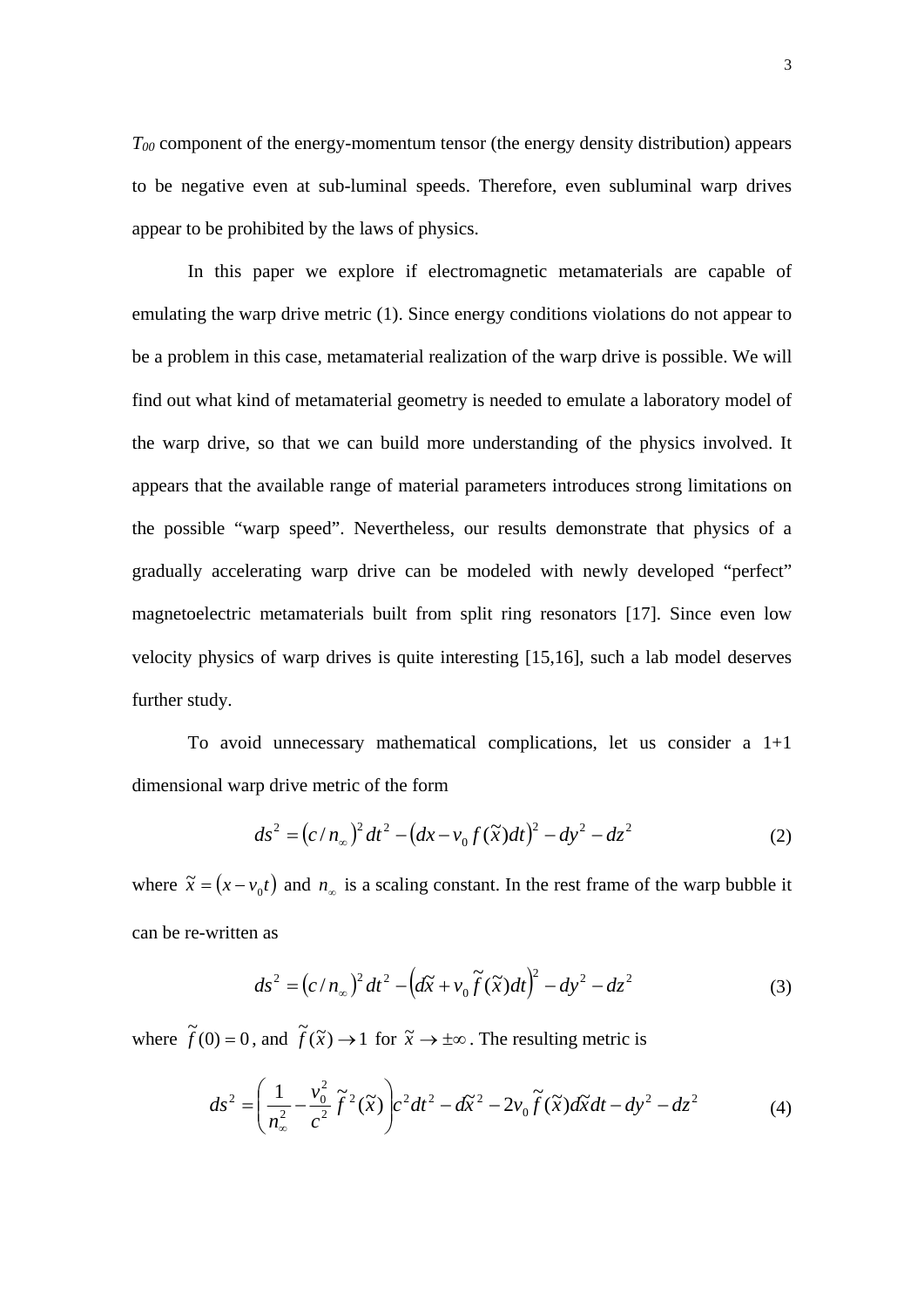Following ref.[18], Maxwell equations in this gravitational field can be written in the three-dimensional form as

$$
\vec{D} = \frac{\vec{E}}{\sqrt{h}} + \left[\vec{H}\vec{g}\right], \quad \vec{B} = \frac{\vec{H}}{\sqrt{h}} + \left[\vec{g}\vec{E}\right],\tag{5}
$$

where  $h = g_{00}$ , and  $g_{\alpha} = -g_{0\alpha}/g_{00}$ . These equations coincide with the macroscopic Maxwell equations in a magneto-electric material [19]. In the equivalent material

$$
\varepsilon = \mu = h^{-1/2} = \frac{1}{\sqrt{\frac{1}{n_{\infty}^{2}} - \frac{v_{0}^{2}}{c^{2}} \tilde{f}^{2}(\tilde{x})}}
$$
(6)

and the only non-zero component of the magneto-electric coupling vector is

$$
g_x = \frac{\frac{v_0}{c}\tilde{f}(\tilde{x})}{\frac{1}{n_\infty^2} - \frac{v_0^2}{c^2}\tilde{f}^2(\tilde{x})}
$$
(7)

In the subluminal  $v_0 \ll c$  limit eqs.(6) and (7) become

$$
\varepsilon = \mu \approx n_{\infty} \left( 1 + \frac{v_0^2 n_{\infty}^2}{2c^2} \tilde{f}^2(\tilde{x}) \right), \quad g_x \approx n_{\infty}^2 \frac{v_0}{c} \tilde{f}(\tilde{x}) \tag{8}
$$

The magneto-electric coupling coefficients in thermodynamically stable materials are limited by the inequality [20]:

$$
g_x^2 \le \left(\varepsilon - 1\right)\left(\mu - 1\right) \tag{9}
$$

which means that a subluminal warp drive model based on the magnetoelectric effect must satisfy inequality

$$
\frac{v_0}{c}\tilde{f}(\tilde{x}) \le \frac{n_{\infty} - 1}{n_{\infty}^2} \tag{10}
$$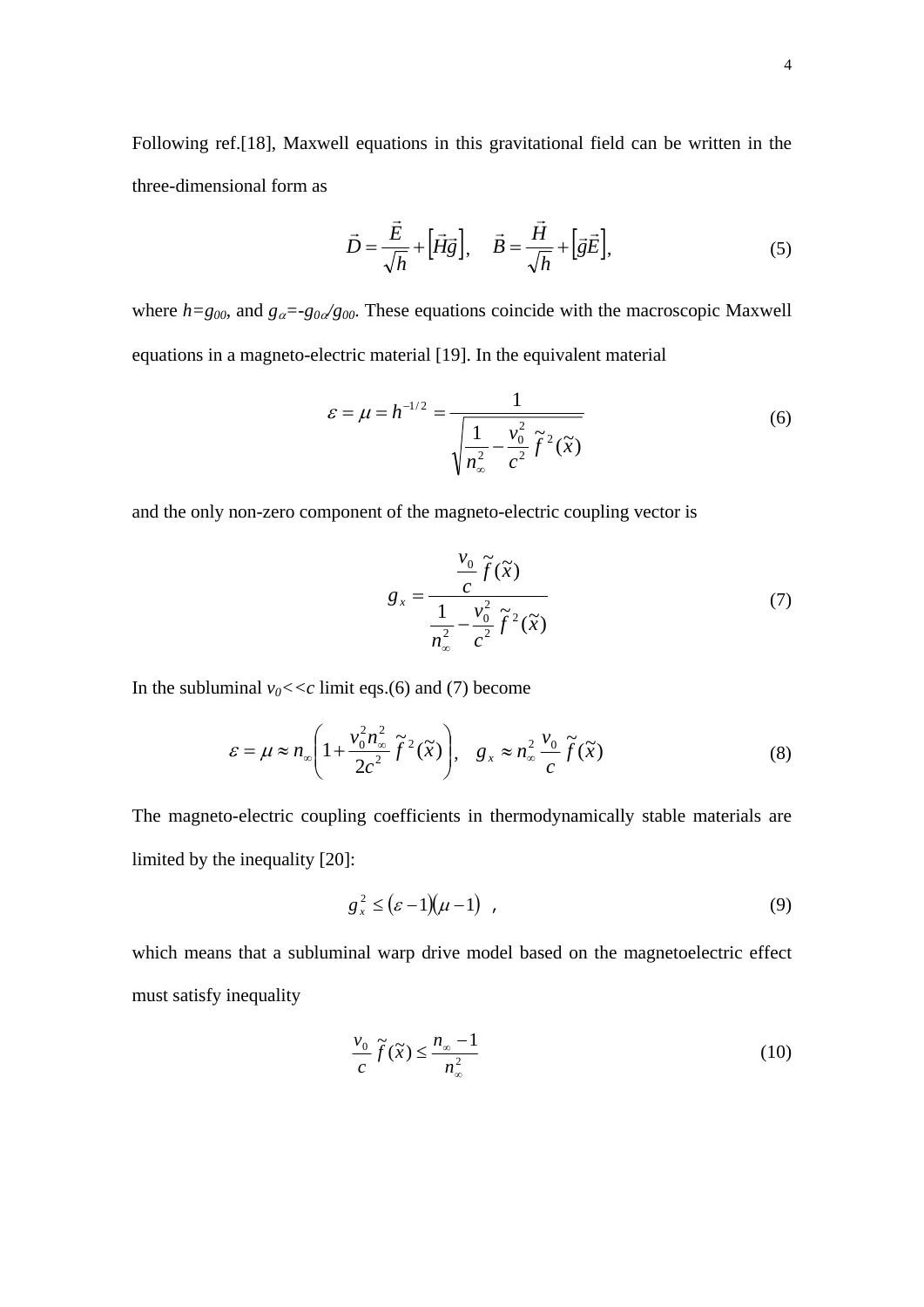This inequality demonstrates that while "the true warp drive" in vacuum  $(n_{\infty} = 1)$  is prohibited,  $n_{\infty} > 1$  values in a material medium make a warp drive model thermodynamically stable at least at subluminal speeds. However, in classical magnetoelectric materials, such as  $Cr<sub>2</sub>O<sub>3</sub>$  and multiferroics, actual values of magnetoelectric susceptibilities are two orders of magnitude smaller than the limiting value described by eq. (9) [21], so that the warp drive model is impossible to make with ordinary materials. On the other hand, recently developed "perfect" magnetoelectric metamaterials built from split ring resonators allow experimentalists to reach the limiting values described by eq.(9), and make a lab model of the warp drive possible. Following ref.[17], the effective susceptibilities of the split ring metamaterial can be written in the RLC-circuit model as

$$
\varepsilon = 1 + \frac{nCd^2\omega_0^2}{\left(\omega_0^2 - \omega^2 - i\omega\gamma\right)}, \quad \mu = 1 + \frac{nCS^2\omega^2\omega_0^2}{c^2\left(\omega_0^2 - \omega^2 - i\omega\gamma\right)}, \text{ and} \tag{11}
$$

$$
g = \frac{nCd\omega_0^2}{c(\omega_0^2 - \omega^2 - i\omega\gamma)},
$$
\n(12)

where *n* is the split ring density, *d* is the gap in the ring, *S* is the ring area, and *C* is the gap capacitance. These expressions explicitly demonstrate that the split ring metamaterial satisfies the upper bound given by eq.(9).

 Equation (10) also provides an upper bound on the largest possible "warp speed", which is achievable within the described metamaterial model. This upper bound is reached at  $n_{\infty} = 2$ , and equals to  $v_0 = 1/4c$ . Experimental data presented in Fig.3 of ref.[17] demonstrate metamaterial susceptibilities measured experimentally in the 100 GHz range, which look adequate to achieve this limit. Therefore, at the very least, we can build a toy model of a warp drive "operating" at  $v_0 \sim 1/4c$ . Coordinate dependence of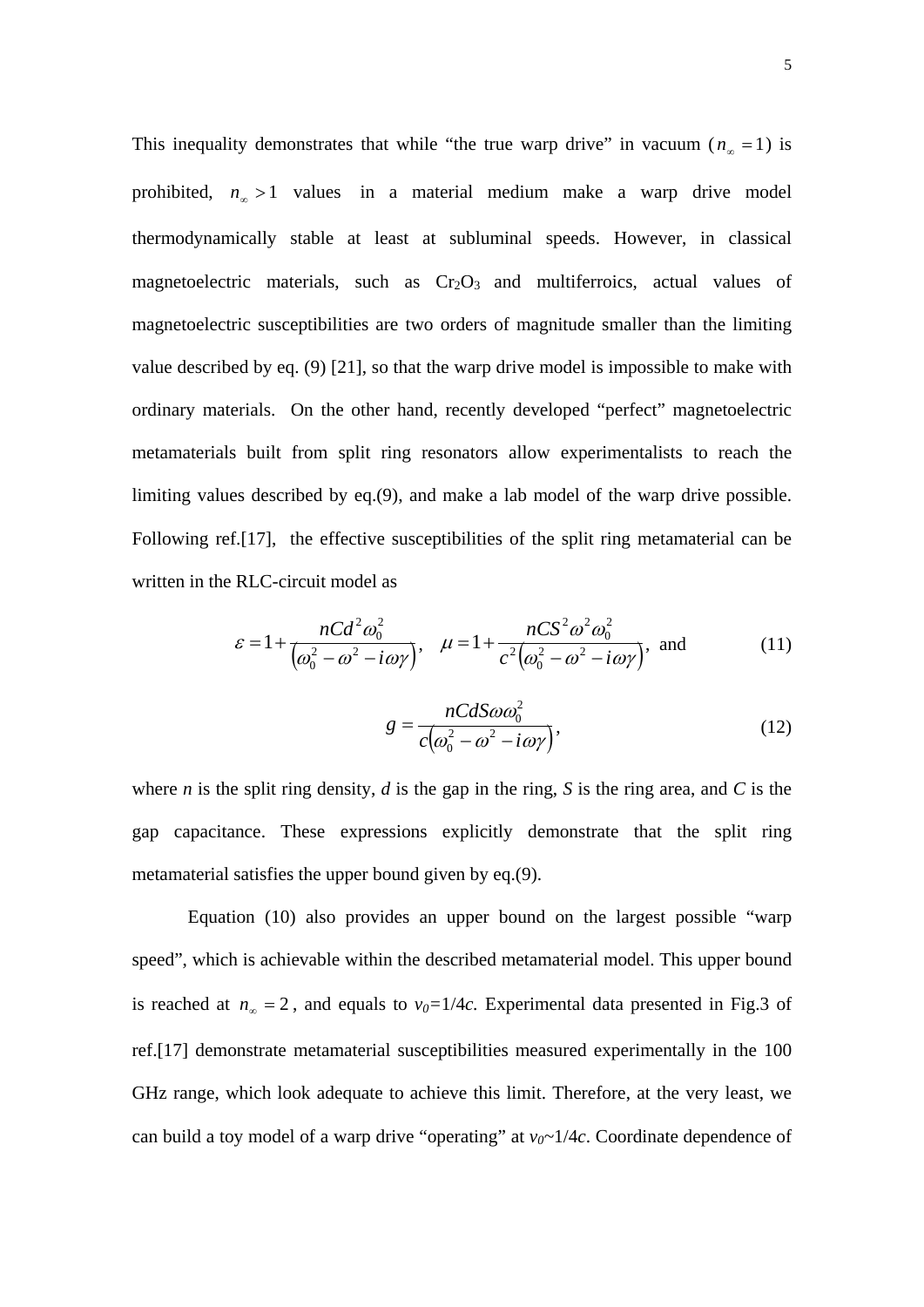the metamaterial parameters in such a model is shown in Fig.1 assuming  $\widetilde{f}(\widetilde{x}) = (1 + a^2 / \widetilde{x}^2)^{-1}.$ 

 In conclusion, we have presented a metamaterial-based model of the Alcubierre warp drive metric. It appears that the material parameter range introduces strong limitations on the achievable "warp speed", so that ordinary magnetoelectric materials cannot emulate the warp drive. On the other hand, newly developed "perfect" magnetoelectric metamaterials based on the split ring resonators are capable of emulating the physics of gradually accelerating warp drive, which can reach "warp speeds" up to 1/4*c*.

## **References**

- [1] J. B. Pendry, D. Schurig, D.R. Smith, "Controlling electromagnetic fields", *Science*  **312**, 1780-1782 (2006).
- [2] U. Leonhardt, "Optical conformal mapping", *Science* **312**, 1777-1780 (2006).
- [3] U. Leonhardt and T. G. Philbin, "General Relativity in Electrical Engineering", *New J. Phys.* **8**, 247 (2006).
- [4] I.I. Smolyaninov, "Surface plasmon toy-model of a rotating black hole", *New Journal of Physics* **5**, 147 (2003).
- [5] T. G. Philbin, C. Kuklewicz, S. Robertson, S. Hill, F. König, and U. Leonhardt, "Fiber-Optical Analog of the Event Horizon", *Science* **319**, 1367 (2008).
- [6] D.A. Genov, S. Zhang, and X. Zhang, "Mimicking celestial mechanics in metamaterials", *Nature Physics*, **5**, 687-692 (2009).
- [7] E.E. Narimanov and A.V. Kildishev, "Optical black hole: Broadband omnidirectional light absorber", *Appl. Phys. Lett.* **95**, 041106 (2009).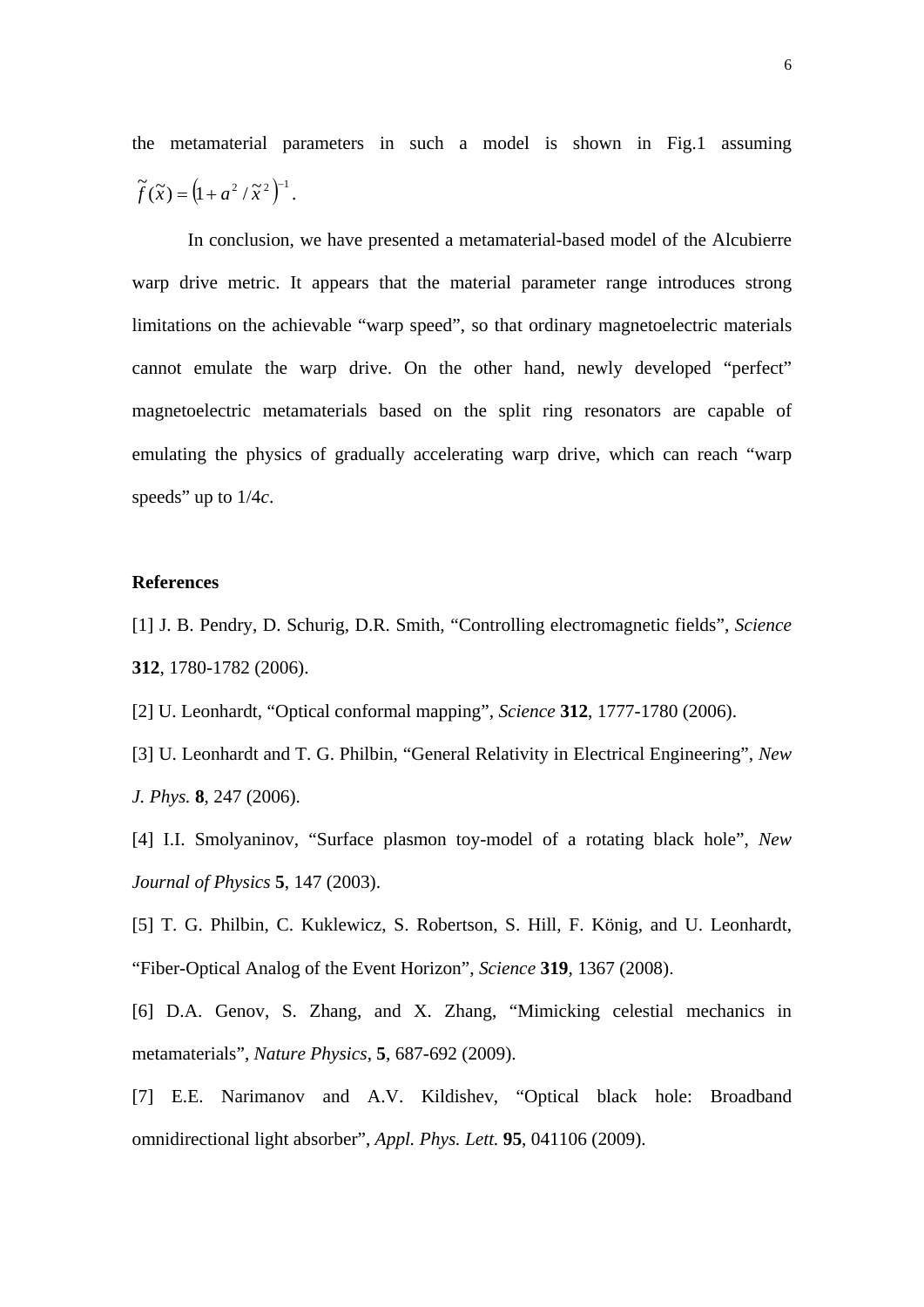[8] Q. Cheng and T. J. Cui, "An electromagnetic black hole made of metamaterials", arXiv:0910.2159v3

[9] A. Greenleaf, Y. Kurylev, M. Lassas, and G. Uhlmann, "Electromagnetic wormholes and virtual magnetic monopoles from metamaterials", *Phys. Rev. Lett*. **99**, 183901 (2007).

[10] T. G. Mackay and A. Lakhtakia, "Towards a metamaterial simulation of a spinning cosmic string", *Phys. Lett. A* **374**, 2305-2308 (2010).

[11] I.I. Smolyaninov and E.E. Narimanov, "Metric signature transitions in optical metamaterials", *Phys. Rev. Letters* **105**, 067402 (2010)

[12] I.I. Smolyaninov, "Metamaterial "Multiverse"", *Journal of Optics* **12,** … (2010); I.I. Smolyaninov, arXiv:1005.1002v2.

[13] M. Alcubierre, "The warp drive: hyper-fast travel within general relativity", *Classical and Quantum Gravity* **11**, L73 (1994).

[14] S. Finazzi, S. Liberati and C. Barcelo, "Semiclassical instability of dynamical warp drives", *Phys. Rev. D* **79**, 124017 (2009).

[15] C. Clark, W.A. Hiscock, and S.L. Larson, "Null geodesics in the Alcubierre warp drive spacetime: the view from the bridge", *Classical and Quantum Grav*ity **16**, 3965- 3972 (1999).

[16] F.S.N. Lobo and M. Visser, "Fundamental limitations on "warp drive" spacetimes", *Classical and Quantum Gravity* **21**, 5871 (2004).

[17] A.M. Shuvaev, S. Engelbrecht, M. Wunderlich, A. Schneider, and A. Pimenov, "Metamaterials proposed as perfect magnetoelectrics", arXiv:1004.4524v1

[18] L.D. Landau, E.M. Lifshitz, *The Classical Theory of Fields* (Elsevier, Oxford, 2000).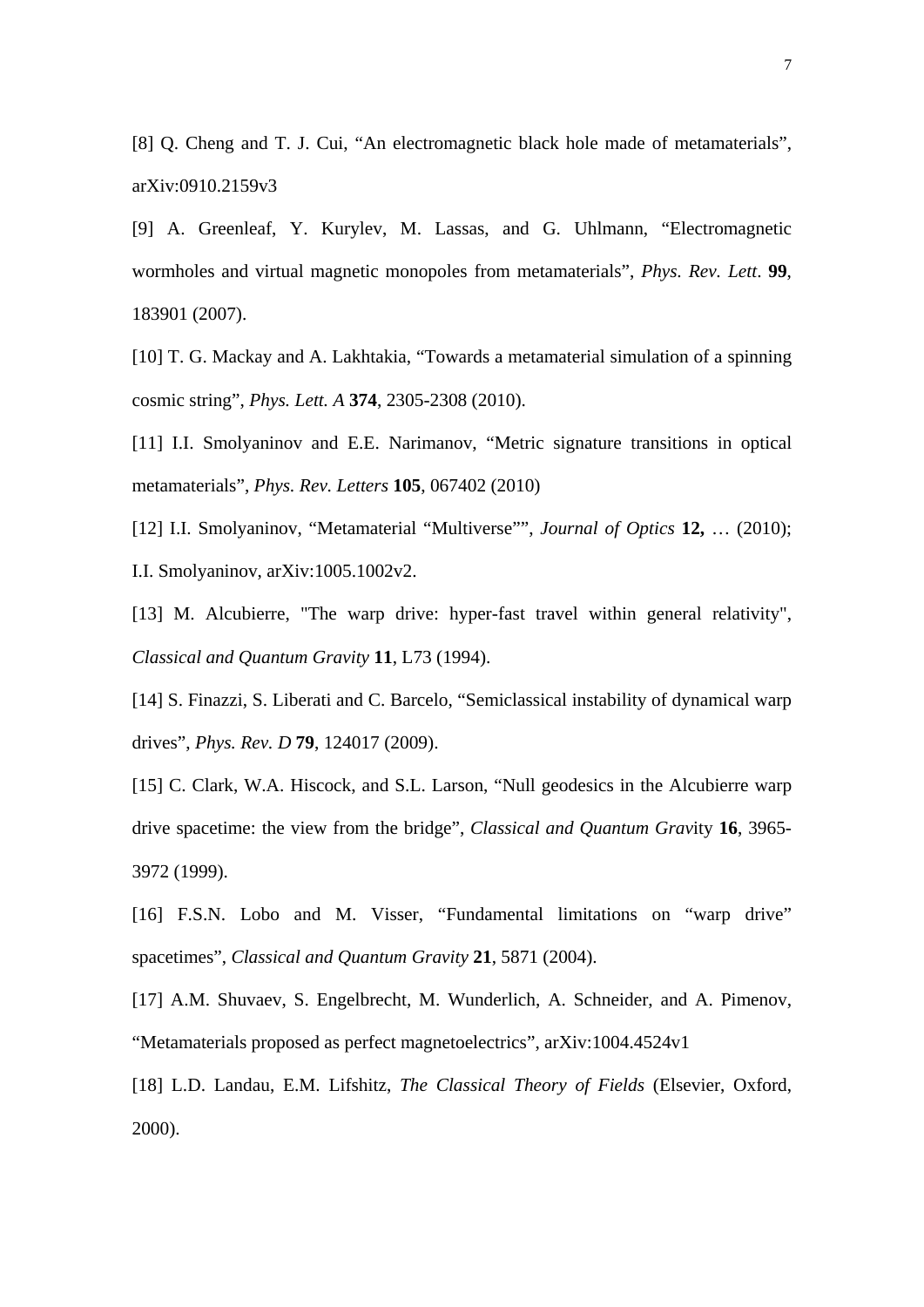[19] A.N. Serdyukov, I.V. Semchenko, S.A. Tretyakov, and A. Sihvola, *Electromagnetics of Bi-Anisotropic Materials: Theory and Applications* (Gordon and Breach, Amsterdam 2001).

[20] W.F. Brown, R.M. Hornreich, and S. Shtrikman, "Upper bound on the magnetoelectric susceptibility", *Phys. Rev*. **168**, 574-577 (1968).

[21] M. Fiebig, "Revival of the magnetoelectric effect", *Journal of Physics D: Applied Physics* **38**, R123 (2005).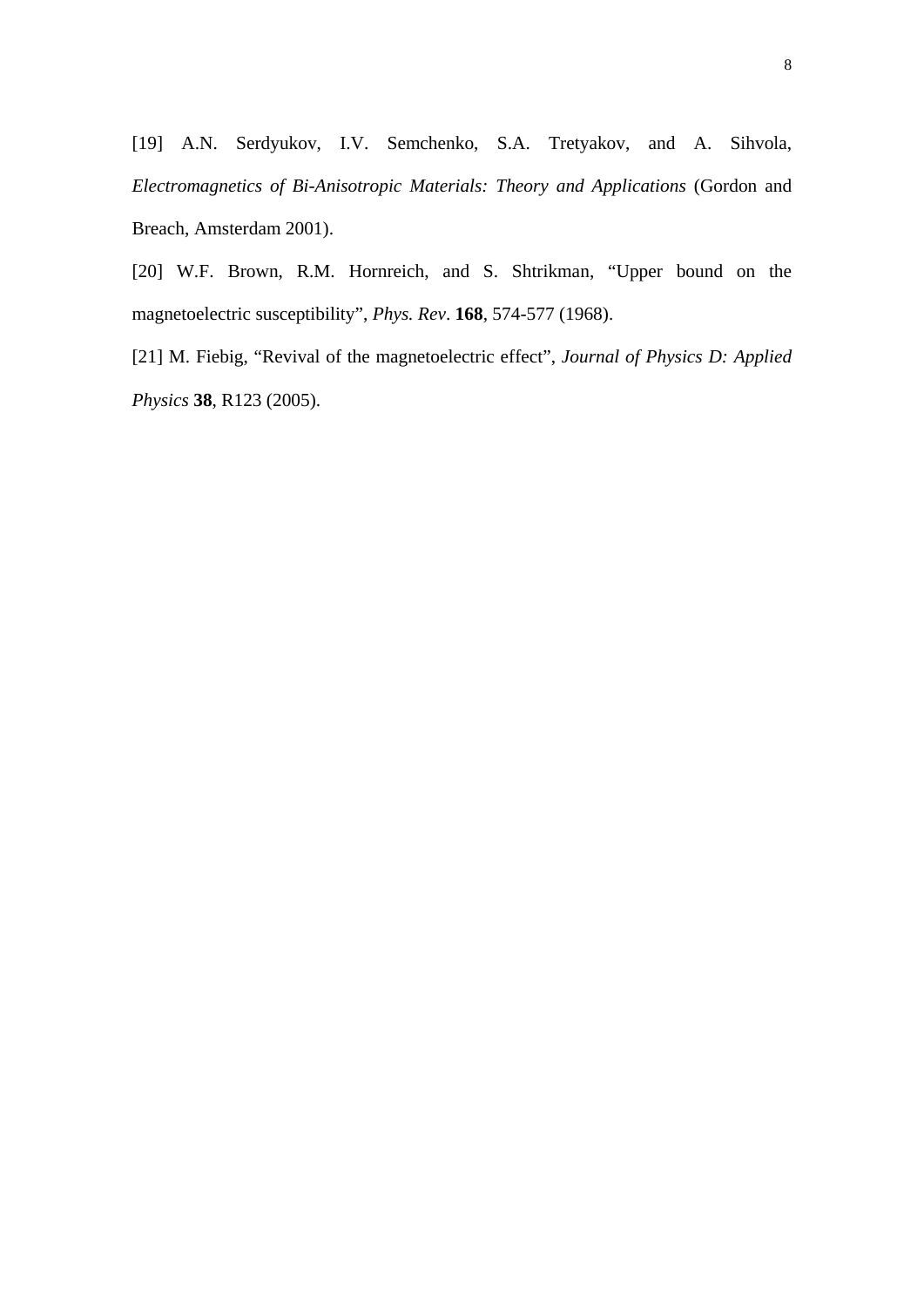## **Figure Captions**

**Figure 1.** Spatial distributions of  $\varepsilon$ ,  $\mu$ , and  $g_x$  in the split-ring based metamaterial model of a warp drive gradually accelerated up to 1/4*c*.